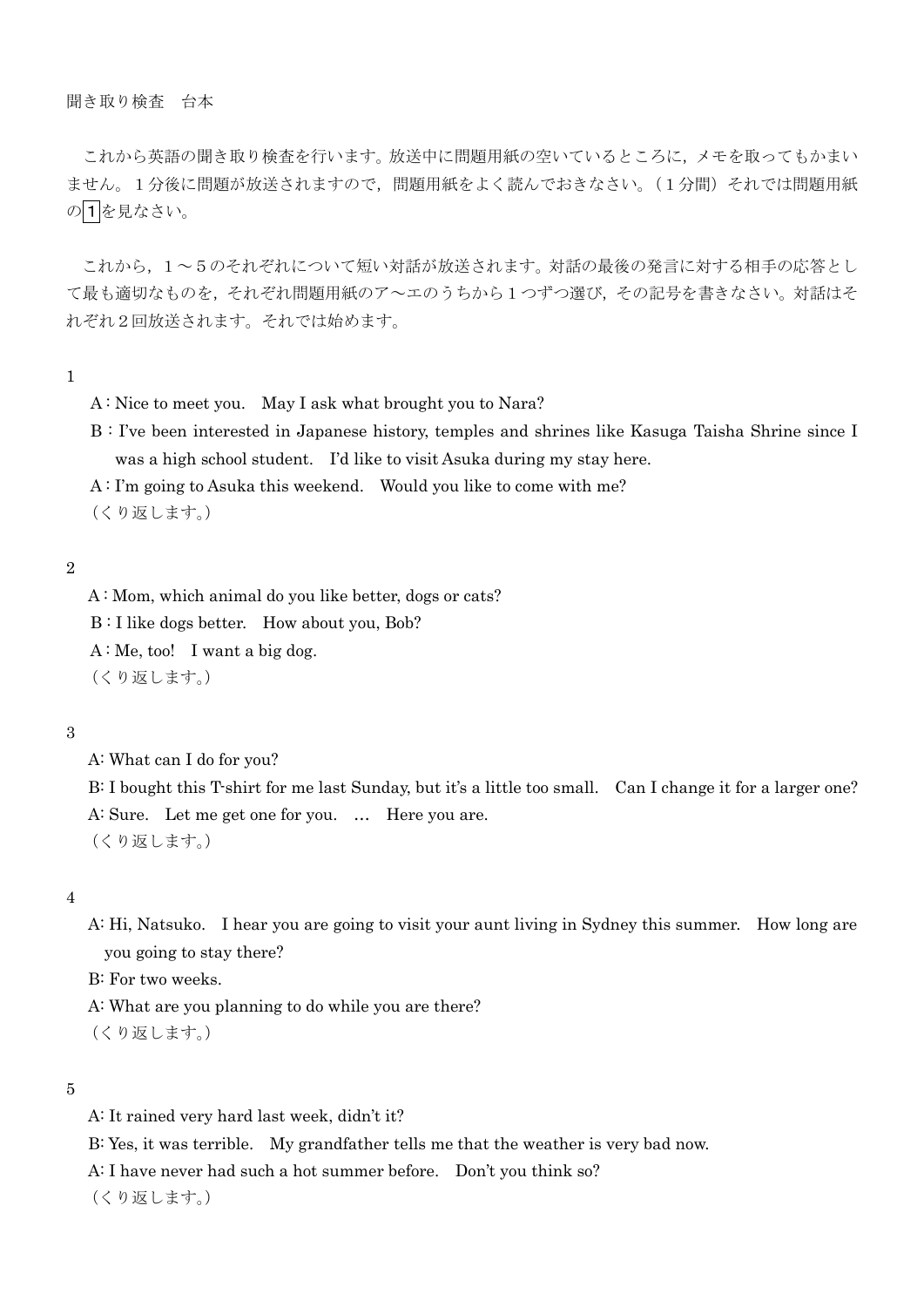次に2に移ります。これから、華(はな)とテッドのスマートフォン (smartphone)についての対話に続 き,その内容について7つの質問が放送されます。問題用紙の①~⑭の空欄に適切な英語1語を入れ,1~7 の質問に対する正しい答えを完成させなさい。対話と質問はそれぞれ2回放送されます。それでは始めます。

- : Hey, what are you doing with your smartphone, Ted? Watching movies?
- テッド : Oh, Hana. You're right. I'm enjoying watching a dance movie. My friends and I are going to perform the same dance on the stage soon.
- **華 :** Sounds nice. I often enjoy watching dance movies, too. I also read books on the smartphone, but my mom doesn't like it. Can you help me think of some good points of reading books on smartphones?
- $\forall \forall \mathbf{F}$ : I have never thought about it, but it may be good to think about it.
- 華 : My mom is always telling me to read paper books. She also says that it is bad for my health to use my smartphone for a long time. But using them is a lot of fun and it is easy to get information, right?
- テッド : Yes, but, if they are not good for us, I think we have to think about the way of using them in the right way. Don't you read paper books or paper magazines?
- **華** : I sometimes read paper books, but when I read them, I soon feel sleepy. But I don't feel sleepy when I use my smartphone to look for something because I can find it in a short time.
- $\forall \forall \mathbf{F}$ : So you think a good point of using smartphones is to get information quickly. How about the good points of reading paper books?
- : The good points of reading paper books? I have no idea. How about you?
- テッド : When I want to understand stories well, I read paper books. But, when I read on my smartphone, it is like looking for some words that are interesting and, if I cannot find something interesting, I always try to find other interesting words. This is my way of reading on my smartphone. What do you think?
- : Well, I've never thought that way ..., but yes, it must be true.
- テッド : Actually, that is a thing that Maryanne Wolf says in her book.
- : Maryanne Wolf? Who is she?
- テッド : She is a teacher at college, and she wrote a book. It says that reading paper books and reading books on smartphones are different. It is good to use smartphones when you want to look for something interesting, because it is easier to find it. It is good to read paper books when you want to understand a story. Also, you can remember things longer when you read paper books.
- **華** : So you mean if you use smartphones you cannot remember things for long. When you read paper books, you can remember things for a longer time. Then, if I want to get better results on the tests….,
- テッド : Yes, you have to put away your smartphone, go into your room, open your books and read. Then you can get better results on your tests!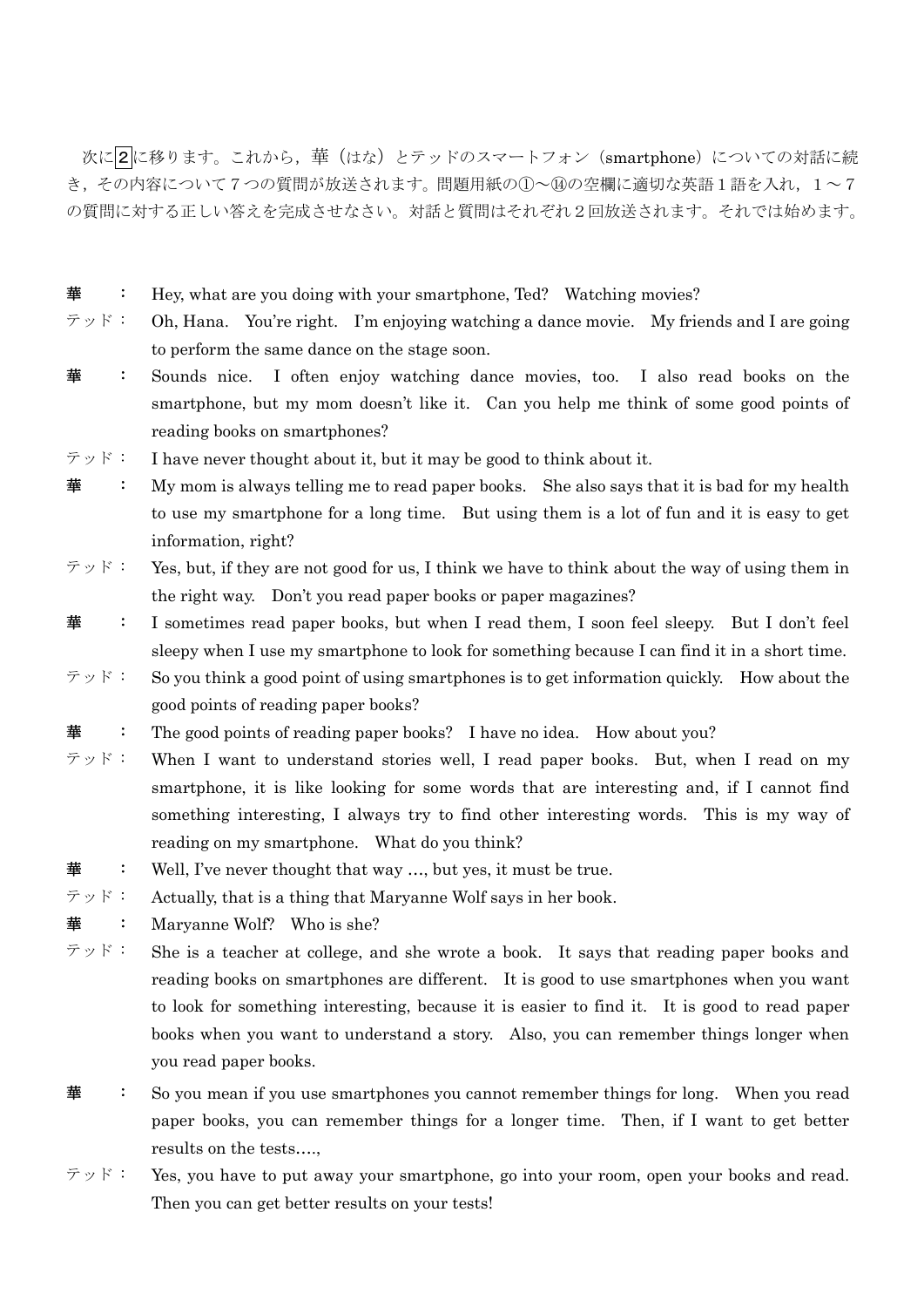**華** : Ha, ha, ha, but I am not sure that I can live without my smartphone.

テッド : You don't have to always do that. Only when you have to study very hard. The important thing is to know how to use it and when to use it in the right way.

Question 1: Why is Ted watching movies on his smartphone?

Question 2: Does Hana's mother like Hana's way of reading books?

Question 3: What is the good point for Hana to use her smartphone?

Question 4: What does Ted do if he cannot find something interesting on his smartphone?

Question 5: Maryanne Wolf says about a good point of reading books on smartphones. What is it?

Question 6: Maryanne Wolf says about a good point of reading paper books. What is it?

Question 7: Ted tells Hana his idea about using smartphones in the right way. What is it?

(くり返します。)